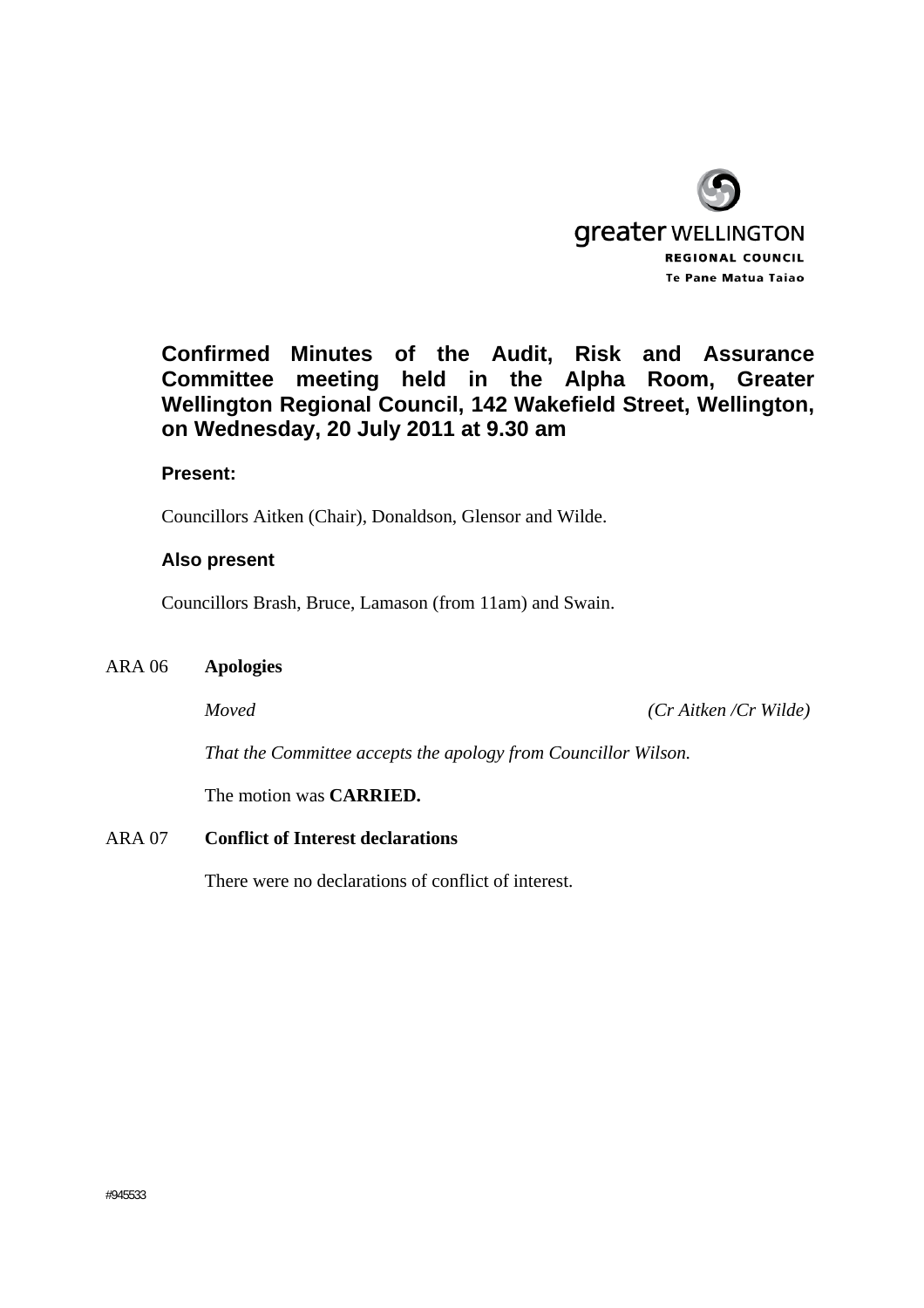#### ARA 08 **Public Participation**

No members of the public participated in the meeting.

#### ARA 09 **Confirmation of minutes**

*Moved (Cr Donaldson/Cr Wilde)* 

*That the Committee confirms the minutes of its meeting of 10 February 2011, Report 11.47* 

The motion was **CARRIED**

#### ARA 09 **Risk Overview**

*That the Committee* 

- *1. Receives the report.*
- *2. Notes the content of the report.*

The motion was **CARRIED.**

### ARA 10 **Report 11.348** File: CFO/04/01/21

#### **Draft interim Audit report**

Karen Young, Director, Audit New Zealand, spoke to the report.

*Moved (Cr Donaldson /Cr Glensor)* 

*That the Committee* 

- *1. Receives the report.*
- *2. Notes the content of the report.*

The motion was **CARRIED.**

**Noted**: the Committee agreed to hold a workshop to discuss the processes used to identify risk.

**Report 11.347 File: CFO/26/01/01** 

*Moved (Cr Aitken /Cr Wilde)*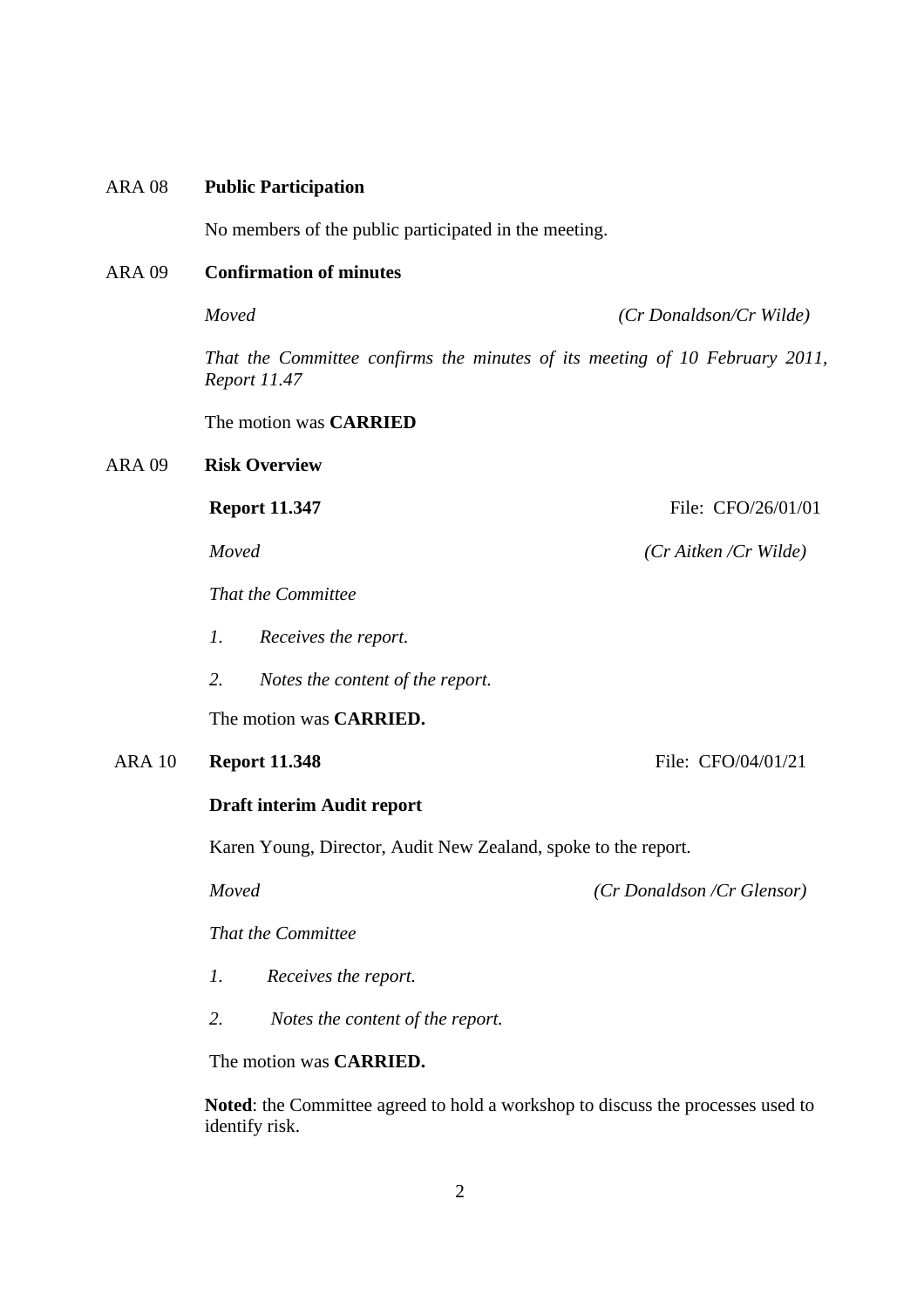#### ARA 11 **Report 11.346** File: CFO/26/01/01

#### **Legal Compliance**

*Moved (Cr Wilde /Cr Glensor)* 

*That the Committee* 

- *1. Receives the report.*
- *2. Notes the content of the report.*

The motion was **CARRIED**.

#### ARA 12 **Changes to the Committee's Terms of Reference**

 Karen Young, Director, Audit New Zealand, gave an oral report on the Committee's Terms of Reference.

#### **Noted**

 The Committee agreed to work with Audit New Zealand to review the Terms of Reference to ensure they comply with the good practice guidelines issued by the Auditor General.

#### ARA 13 **Exclusion of the public**

**Report 11.342** File: E/11/06/03

*Moved (Cr Wilde /Cr Donaldson)* 

*That the Committee:* 

 *Excludes the public from the following part of the proceedings of this meeting namely:* 

- *1. People and Capability Group quarterly report*
- *2. Insurance Renewal 2011/12*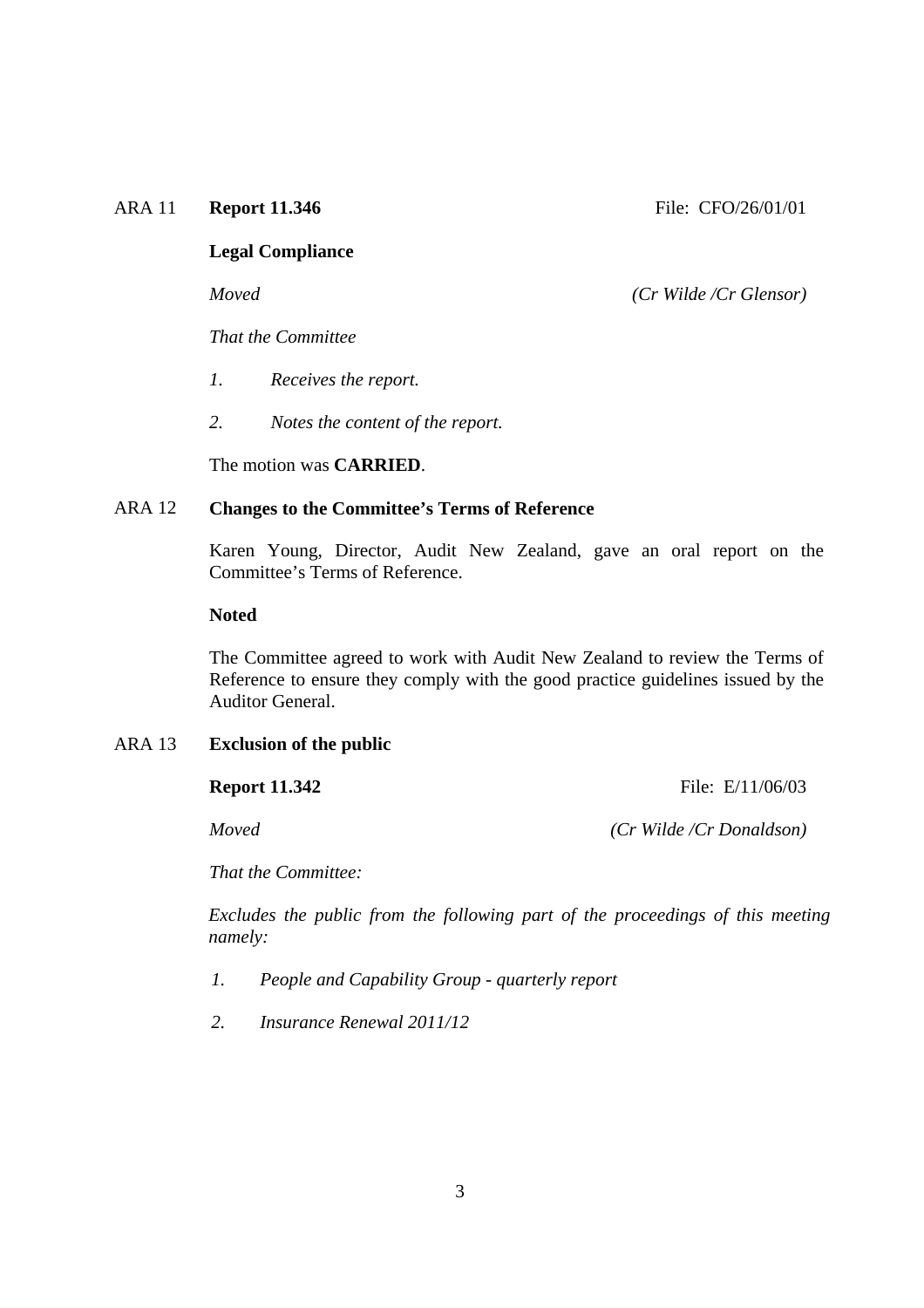*The general subject of each matter to be considered while the public is excluded, the reasons for passing this resolution in relation to each matter and the specific grounds under section 48(1) of the Local Government Official Information and Meetings Act 1987 for the passing of this resolution are as follows:* 

 *General*   $subject$ *each matter to be considered: Reason for passing this resolution in relation to each matter Ground under section 48(1) for the passing of this resolution* 

 *1. People and Capability Group quarterly report* 

*Certain information contained in this report sets out the details of recent Ombudsman complainants. Greater Wellington has not been able to identify a public interest favouring disclosure of this particular information in public proceedings of the meeting that would override the privacy of the individuals concerned.* 

*That the public conduct of the whole or the relevant part of the proceedings of the meeting would be likely to result in the disclosure of information for which good reason for withholding would exist under section 7(2)(a) of the Local Government Official Information and Meetings Act 1987 (i.e to protect the privacy of natural persons).* 

 *2. Insurance Renewal 2011/12 The report contains information provided by insurance providers relating to pricing for the renewal of Greater Wellington's insurance. Release of this information would be likely to prejudice the providers' commercial position as it would reveal their pricing. In the circumstances, this is considered unreasonable given the environment insurance providers operate in. Greater Wellington has not been able to identify a public interest favouring disclosure of this particular information in public proceedings of the meeting that would override this prejudice to their commercial position.*

*That the public conduct of the whole or the relevant part of the proceedings of the meeting would be likely to result in the disclosure of information for which good reason for withholding would exist under section 7(2)(b)(ii) of the Local Government Official Information and Meetings Act 1987 (i.e. to protect information where the making available of that information would be likely unreasonably to prejudice the commercial position of the person who supplied or*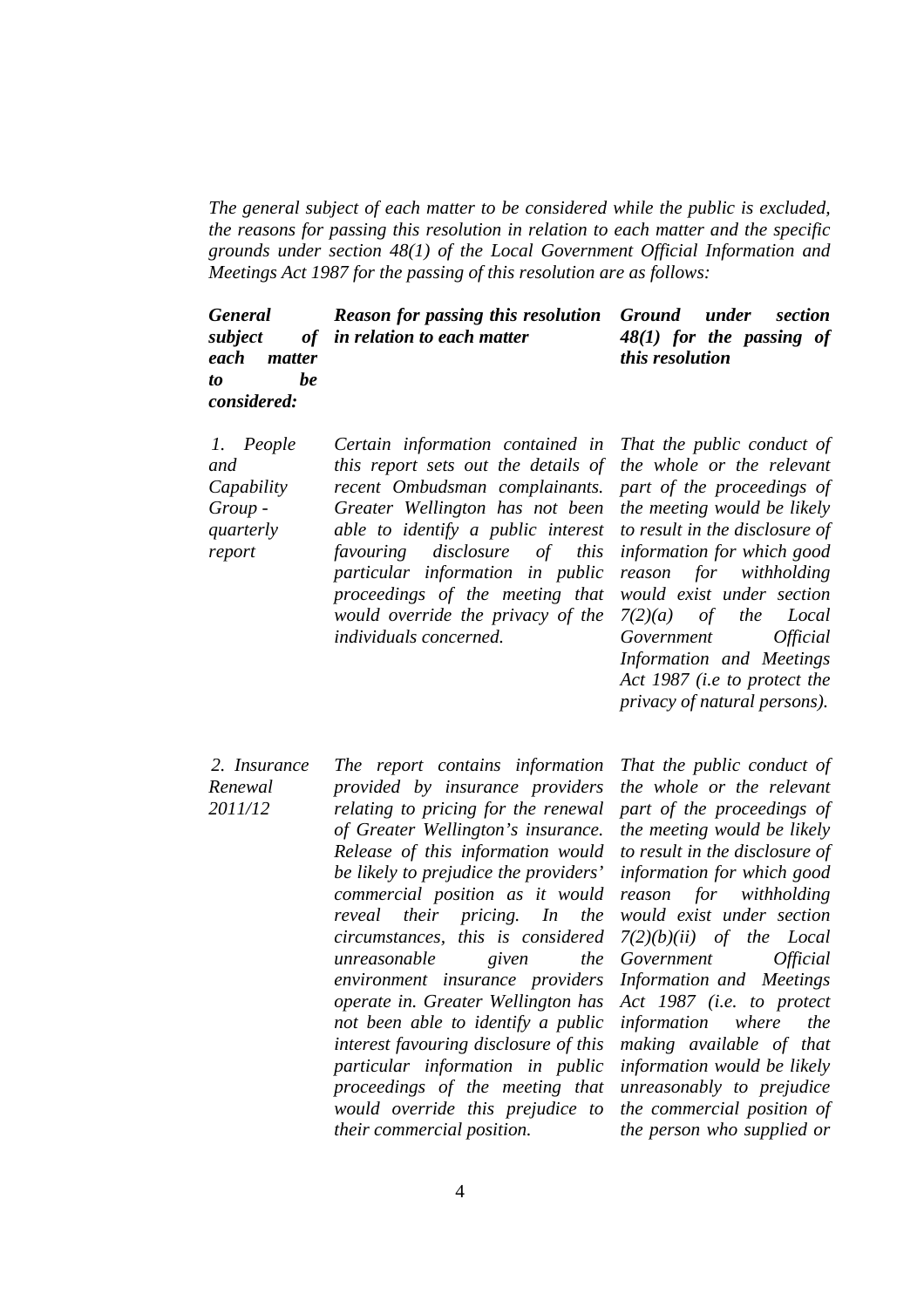*is the subject of the information).*

 *This resolution is made in reliance on section 48(1) of the Local Government Official Information and Meetings Act 1987 and the particular interest or interests protected by section 6 or section 7 of that Act which would be prejudiced by the holding of the whole or the relevant part of the proceedings of the meeting in public are as specified above.* 

The motion was **CARRIED**.

The meeting went into Public Excluded Business at 10.05am. Public Excluded business concluded at 10.50am. The meeting reconvened at 10.50am to deal with the remaining item of Public Business.

### ARA 14 **Overview of March Quarterly reports**

Officers gave an oral report on the March quarterly reports.

Councillor Lamason joined the meeting at 11am.

The meeting finished at 11.02am.

CR JE AITKEN Chair

Date: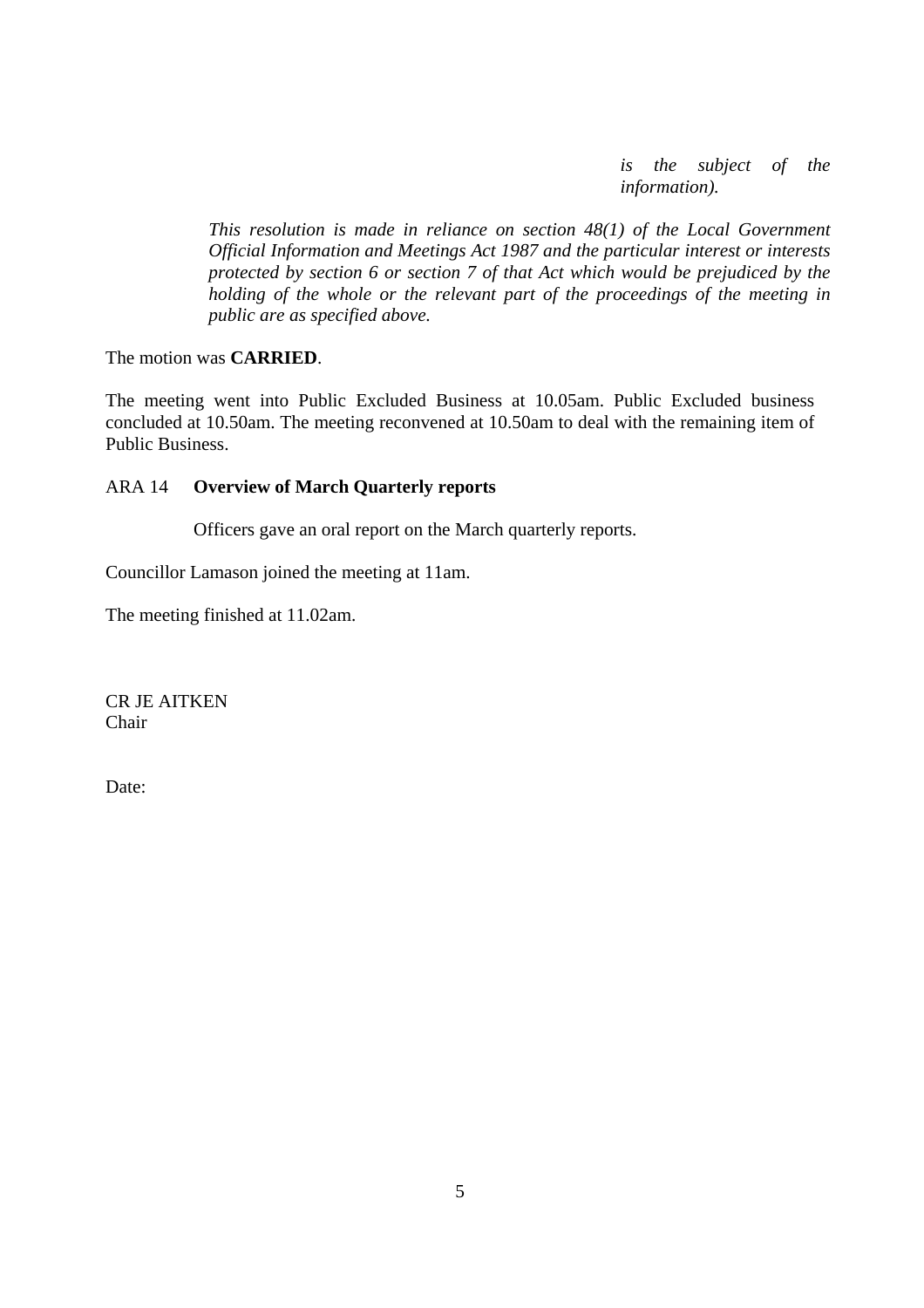

**The matters referred to in these minutes were considered by the Audit, Risk and Assurance Committee on 20 July 2011 under public exclusion. These minutes do not require confidentiality and may be considered in the public part of the meeting.** 

# **Confirmed Minutes of the public excluded part of the meeting of the Audit, Risk and Assurance Committee held in the Alpha Room, Greater Wellington Regional Council, 142 Wakefield Street, Wellington on Wednesday, 20 July 2011 at 10.05am**

## **Present**

Councillors Aitken (Chair), Donaldson, Glensor and Wilde.

### **Also present**

Councillors Brash, Bruce and Swain.

### PEARA11 **People and Capability Group: quarterly review**

 Leigh-Anne Buxton, General Manager, People and Capability, spoke to the report.

**Report PE 11.211** File: PC/01/04/02

*Moved (Cr Glensor /Cr Wilde)*

*That the Committee:* 

- *1. Receives the report.*
- *2. Notes the content of the report.*

The motion was **CARRIED.**